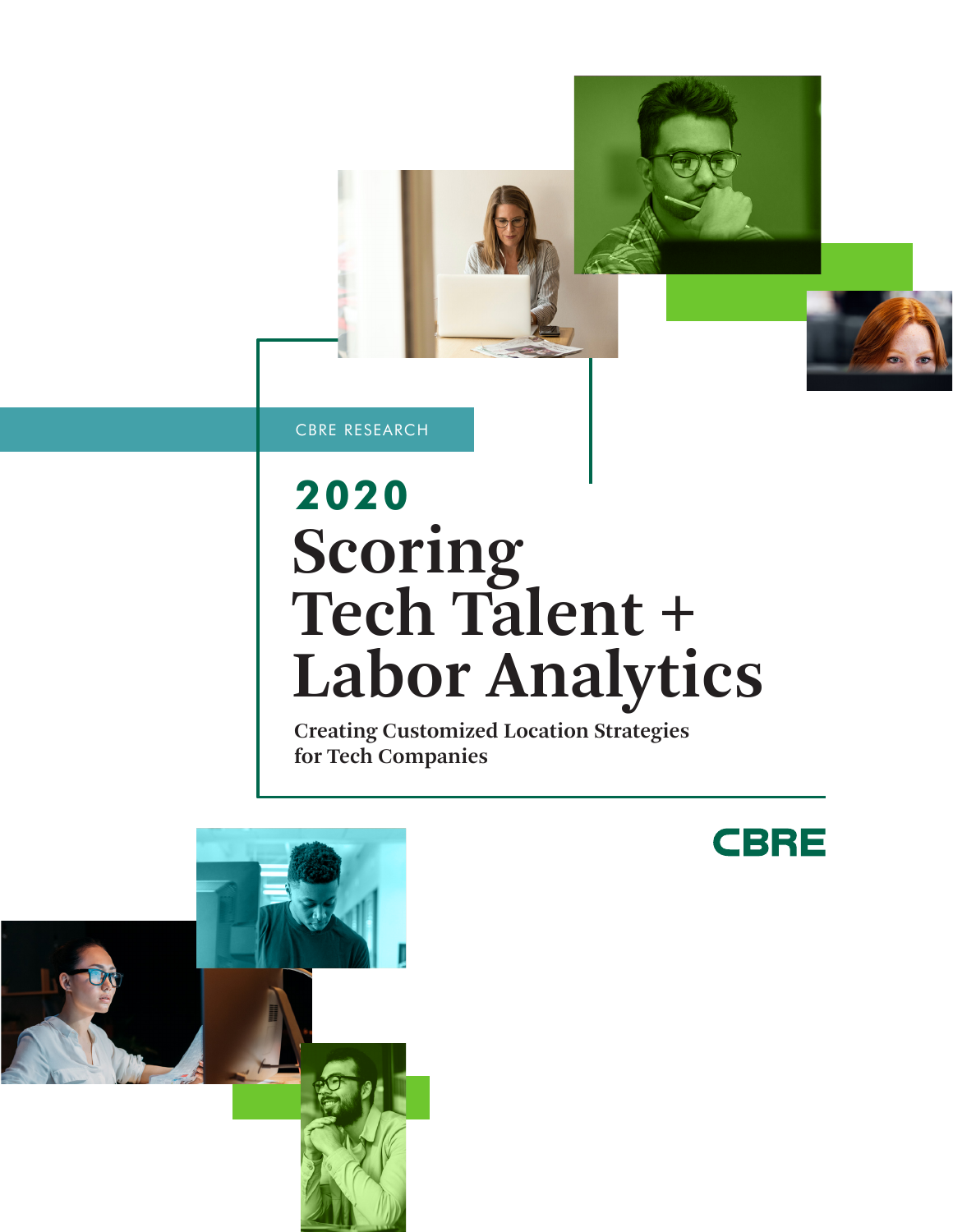## **Creating an actionable and sustainable location strategy for tech employers**

Developing a talent-based location strategy is typically an exercise that optimizes between labor quality and cost. For tech employers in particular, access to highly trained and experienced people is both their greatest competitive advantage and cost center. CBRE Labor Analytics contributed to the 2020 "Scoring Tech Talent" report by creating an index that scores markets based on the quality of their tech labor force. This measure is based on the number and concentration of Software Engineers with three or more years of experience who graduated from a top 25 Computer Science program in North America.

As demonstrated in Figure 1, there's often a direct relationship between a market's talent quality and its salary levels. When Labor Analytics assists tech clients with their site selection for new operations, we first help companies determine a preferred positioning along this continuum based on their unique hiring parameters, business objectives, and risk tolerance.

*In addition to assessing the quality vs. cost tradeoff, there are numerous additional metrics that can be critical to a thoroughly executed location strategy including:*

- *• Competitive Landscape and Hiring/Retention Risk*
- *• Market Scalability and Longevity (market forecasting)*
- *• Demonstrated Workforce Diversity*
- *• New Talent Pipeline (i.e., graduate and talent migration trends)*
- *• Qualitative Local Workforce Characteristics (obtained through real-time primary research)*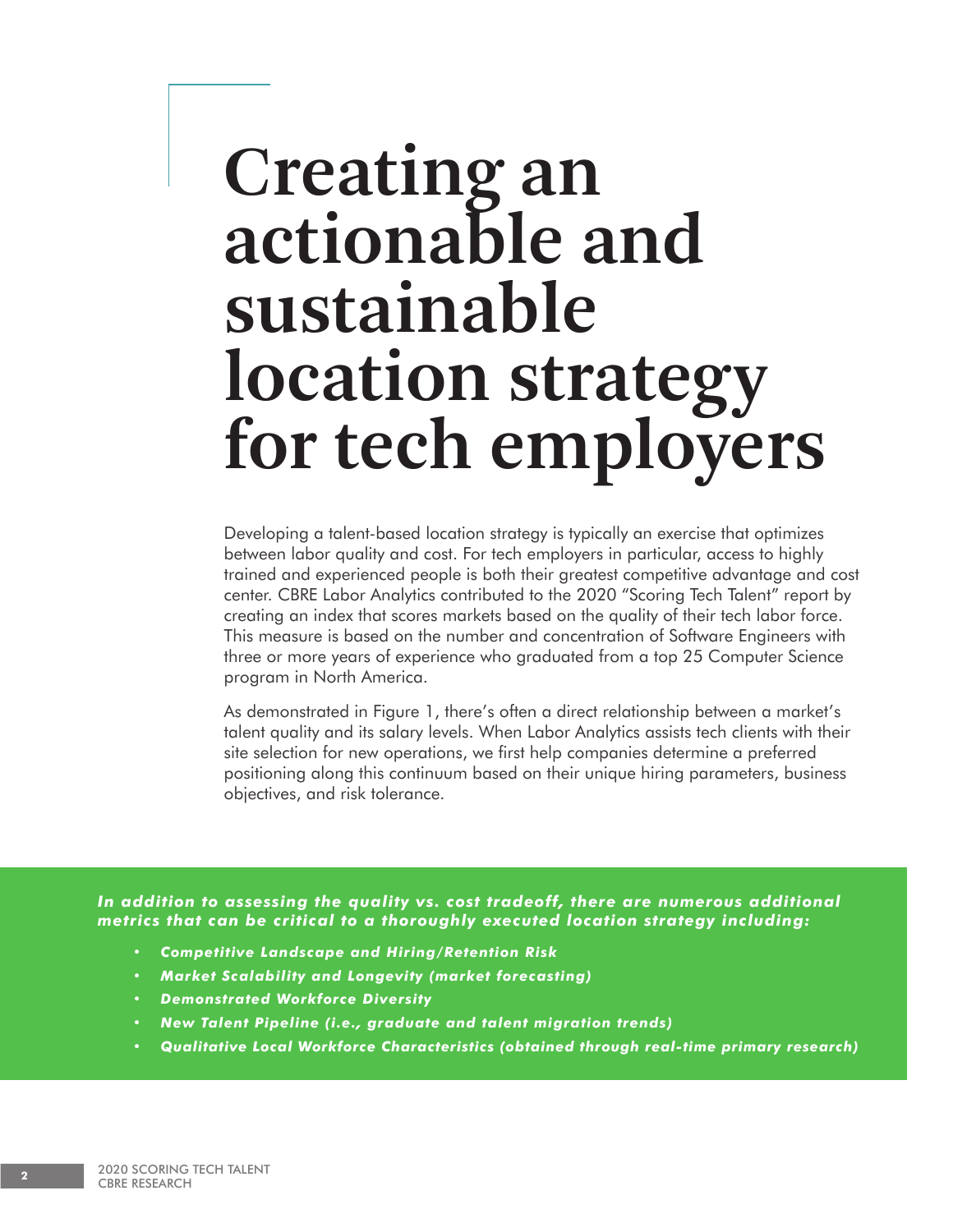#### FIGURE 1

### **Tech Talent Quality vs. Cost Analysis**



Source: U.S. Bureau of Labor Statistics, April 2019, Canada Statistics April 2019, U.S. News & World Report, CBRE Labor Analytics, CBRE Research, 2020. \*Concentration of software engineers/developers with 3+ years of experience that have earned degrees from the top 25 computer information science programs in the U.S. and top 5 in Canada as rated by U.S. News & World Report, 2020.

\*\*Data in US\$.

Labor Cost Equals Average Annual Salary for Software Engineer US\$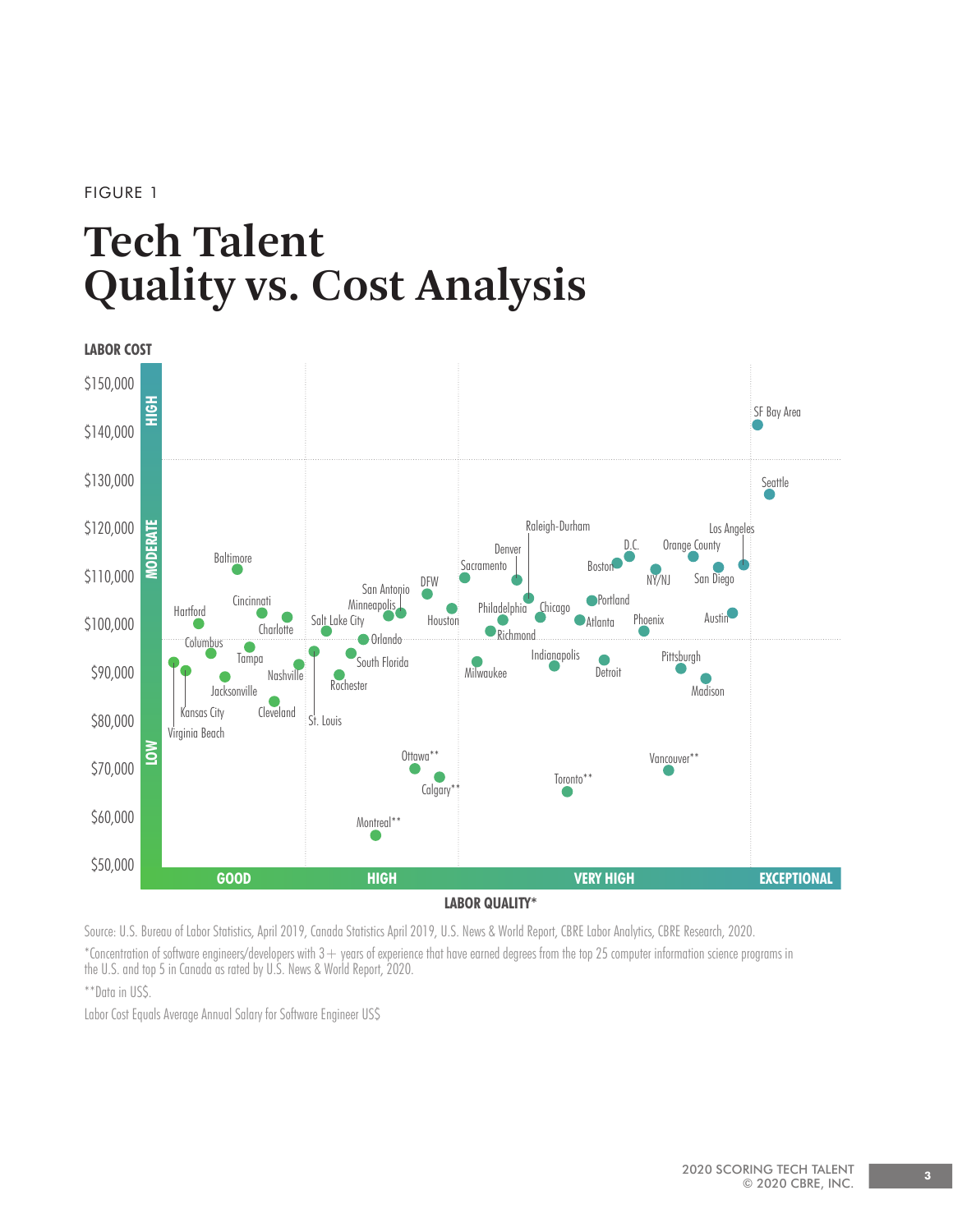# **Identifying a Preferred Market for AI Engineers**

### **HYPOTHETICAL TECH TALENT LOCATION STRATEGY**

Creating a location strategy based on tech talent is driven by a customized collection of metrics and research that will be unique to each company. To better understand the intricacies of this approach and how it can uncover stark differences between seemingly similar markets, we've presented a hypothetical market comparison below based on a recent client requirement.

Even though the four Midwestern markets shown below scored similarly to each other in Figure 1 on overall quality vs. cost metrics, when presented with a more specific hypothetical client requirement noticeable differences become apparent. By focusing on a specific tech skill set/job title (in this case, Artificial Intelligence Engineers) and solving for other factors including competition (hiring/attrition risk), wage inflation (future cost risk), growth of talent pool, etc. we are able to identify strengths, challenges, and risks that may have otherwise gone unnoticed. This hypothetical exercise demonstrates how executing a customized location strategy with CBRE Labor Analytics can help to uncover off-the-radar opportunities that will support each client's unique business and hiring objectives.

*In this scenario, Milwaukee is likely the preferred market for this client given that the company expects to hire a relatively smaller headcount (50 engineers). Here they will find the most favorable conditions to become an "employer of choice" where they can tap into a fast growing pool of specialized talent with a lower cost structure (both today and in the future).*

#### **Milwaukee's advantages:**



Low Talent Costs with Limited Wage Inflation *(lower risk)*



Fastest AI Skill Growth *(Milwaukee was top in the US over the last 12 months)*



Strong Graduate Pipeline



Least Competitive Risk *(lowest turnover and hiring competition)*



Greatest Gender Parity Among the Four Markets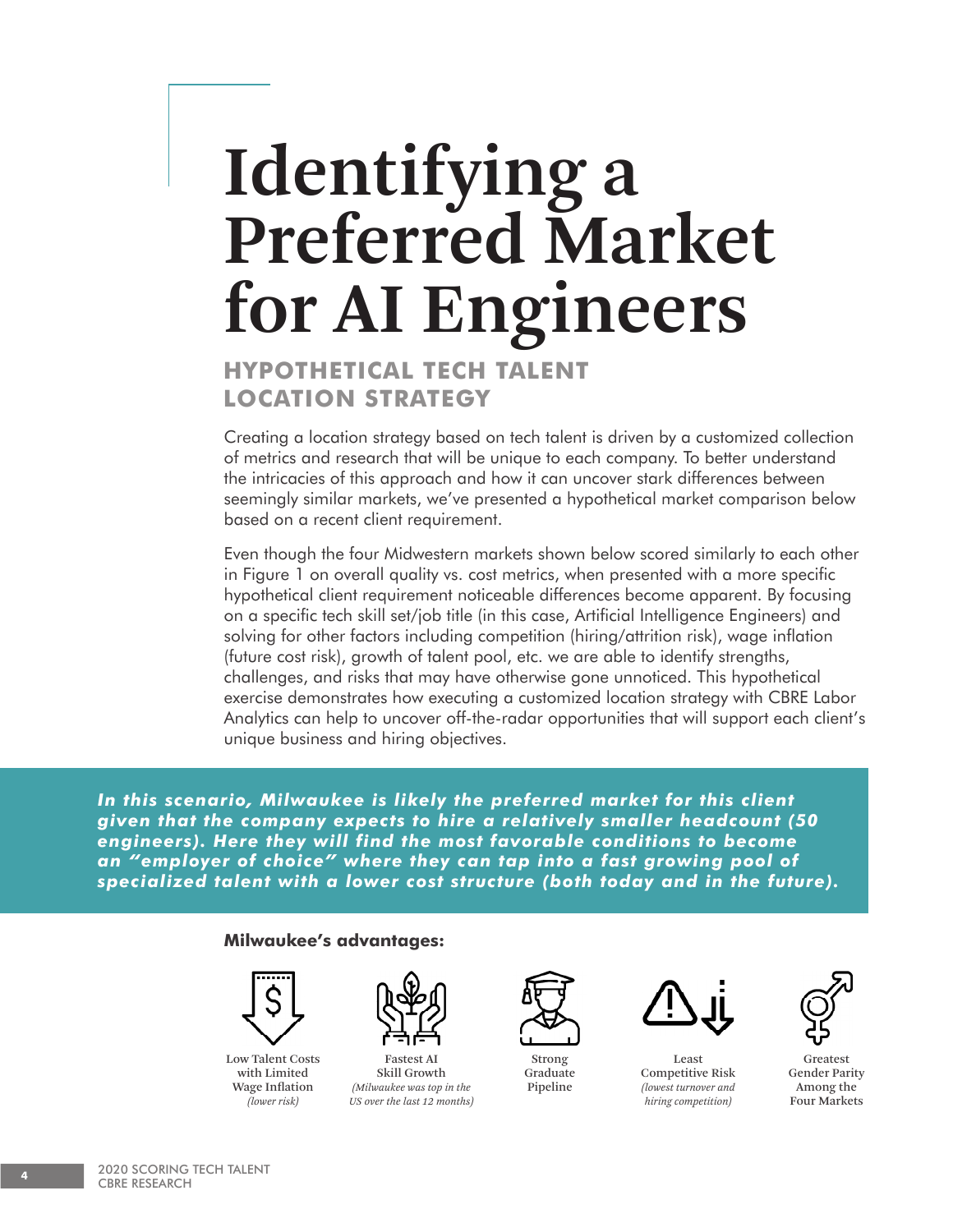

FIGURE 2

## **Objectives**

### **HYPOTHETICAL CLIENT**

- Identify location for new office in the Midwestern US
- 50 Software Engineers with Artificial Intelligence skills
- Access to high quality talent in a lower cost market
- Minimize competitive hiring/attrition risk

| <b>METRIC</b><br><b>AI ENGINEER</b>                            | <b>CHICAGO</b><br><b>ILLINOIS</b> | <b>DETROIT</b><br><b>MICHIGAN</b> | <b>INDIANAPOLIS</b><br><b>INDIANA</b> | <b>MILWAUKEE</b><br><b>WISCONSIN</b> |
|----------------------------------------------------------------|-----------------------------------|-----------------------------------|---------------------------------------|--------------------------------------|
| <b>Skill Density</b><br>Per 1,000 Labor Force                  | 1.2                               | 1.1                               | 0.6                                   | 0.7                                  |
| <b>Skill Growth</b><br>Annual Change in Talent Pool            | 69%                               | 50%                               | 59%                                   | 93%                                  |
| <b>Labor Pipeline</b><br>CS Graduates as % of Total            | 4.8%                              | 4.2%                              | 4.0%                                  | 4.6%                                 |
| <b>Labor Cost</b><br>Median Salary, 3yr Experience             | \$106,293                         | \$101,290                         | \$94,848                              | \$97,424                             |
| <b>Wage Inflation</b><br>3-YR Salary Growth Rate               | 10.4%                             | 8.3%                              | 10.8%                                 | 9.7%                                 |
| <b>Hiring Risk</b><br><b>Candidates per Active Job Posting</b> | 41.6                              | 27.4                              | 30.1                                  | 80.9                                 |
| <b>Turnover Risk</b><br><b>Annual Attrition Rate</b>           | 30%                               | 29%                               | 28%                                   | 24%                                  |
| <b>Gender Gap</b><br>Diff Male vs Female                       | 60%                               | 64%                               | 62%                                   | 60%                                  |
| <b>OPPORTUNITY RANKING</b>                                     | #2                                | #3                                | #4                                    | #1                                   |